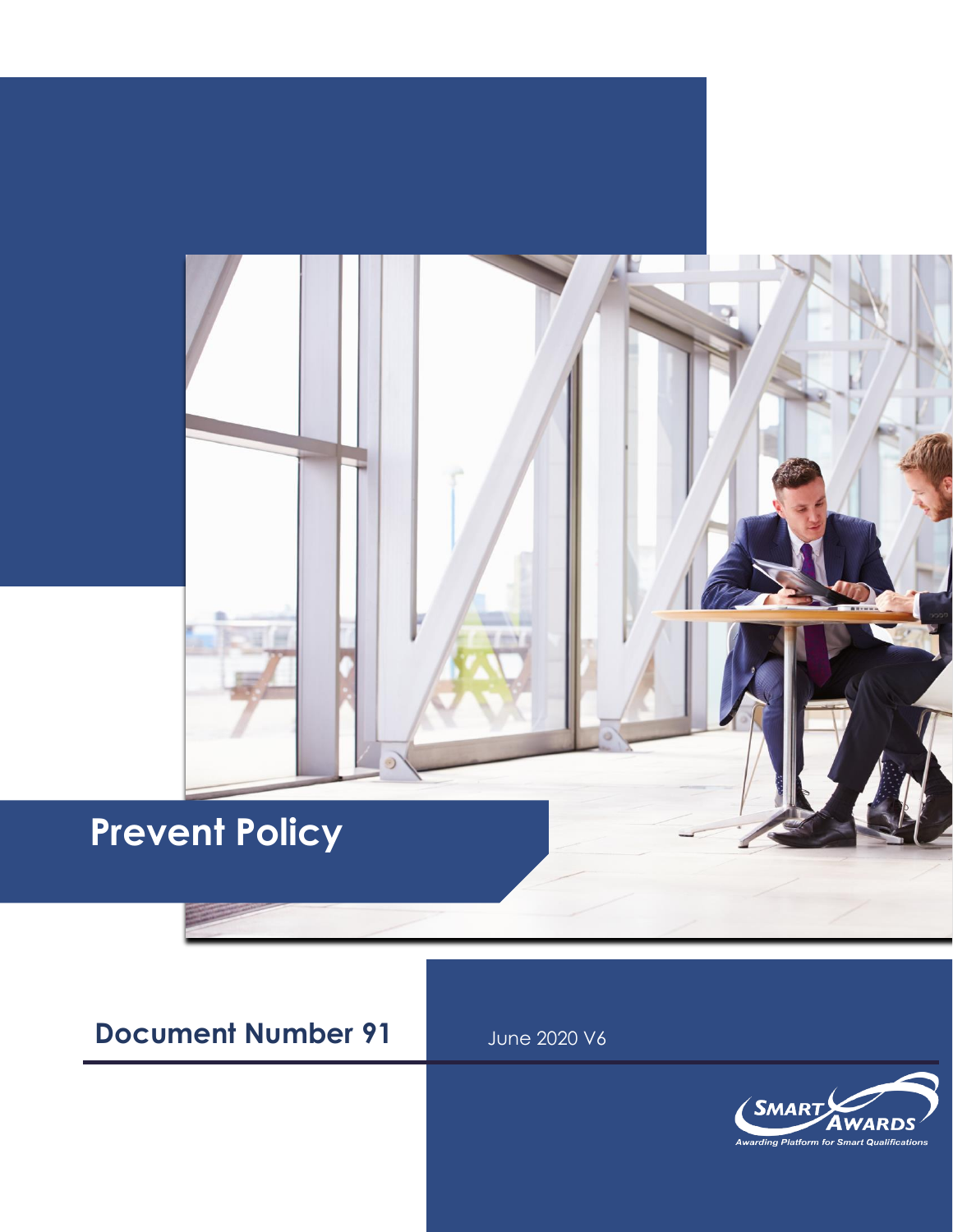All rights reserved. No part of this publication may be reproduced, stored in a retrieval system, or transmitted in any form or by any means whatsoever without prior written permission from the copyright holder.

© Smart Awards Ltd

Beechwood House | Tanners Lane | Berkswell | Coventry | CV7 7DA T: 02476 421125 E: info@smartawards.co.uk W: www.smartawards.co.uk

Company Number 9079735 | VAT Number 216 7632 08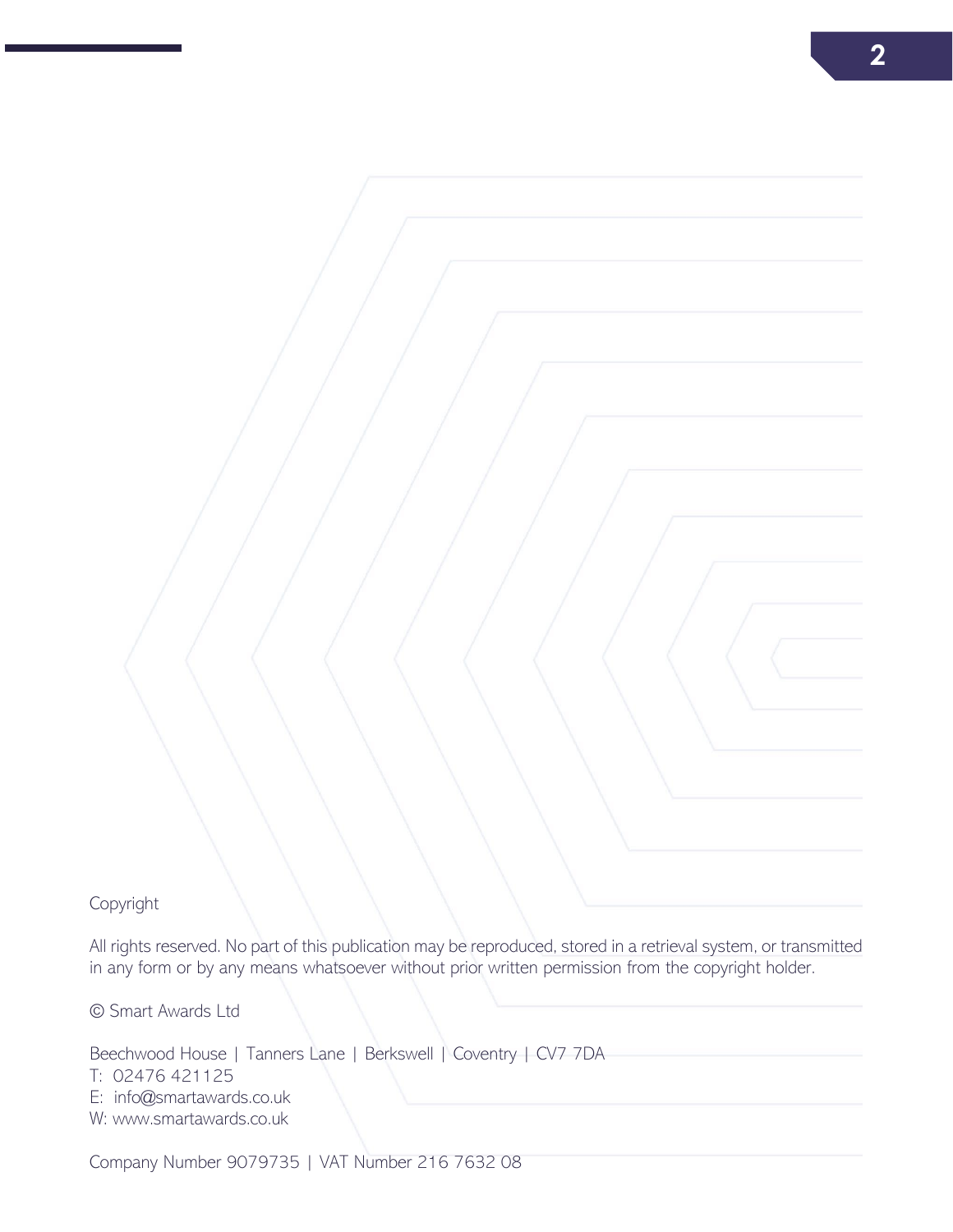## SCOPE

1. Smart Awards understands its responsibilities under the Counter Terrorism & Security Act 2015 to prevent people of all ages being radicalised or drawn into terrorism and seeks to meet its obligations in the ways shown below, after setting the context.

## **RESPONSIBILITIES**

2. This is policy is for qualifications offered by Smart Awards. This policy is for centres and learners accessing Smart Awards qualifications and related services and all those involved with the delivery and quality assurance of Smart Awards qualifications. Smart Awards has overall responsibility for ensuring this policy complies with our legal and ethical obligations, and that all those under our control comply with it. Smart Awards has the day-to-day responsibility for implementing this policy and for monitoring its use and effectiveness and dealing with any queries on its interpretation.

| R                                                                                                                                                                                                                                                                                                    | <b>Responsibilities</b> | The person who actually carries out the process or task. The person is responsible for action/implementation.<br>Responsibilities can be shared                                                                                                                     |     |           |                               |                                               |                                                         |                                        |                                           |                                  |            |                             |                |
|------------------------------------------------------------------------------------------------------------------------------------------------------------------------------------------------------------------------------------------------------------------------------------------------------|-------------------------|---------------------------------------------------------------------------------------------------------------------------------------------------------------------------------------------------------------------------------------------------------------------|-----|-----------|-------------------------------|-----------------------------------------------|---------------------------------------------------------|----------------------------------------|-------------------------------------------|----------------------------------|------------|-----------------------------|----------------|
| A                                                                                                                                                                                                                                                                                                    | Accountabilities        | The person who is ultimately accountable for the process or task being completed and who has the authority to make<br>decisions, yes or no authority and veto power. Responsible person (s) are accountable to this person. Only one A can<br>be assigned to a task |     |           |                               |                                               |                                                         |                                        |                                           |                                  |            |                             |                |
|                                                                                                                                                                                                                                                                                                      | Consulted               | The person to be consulted prior to a final decision or action (two-way communication). People who are not directly<br>involved with carrying out the task but are consulted with.                                                                                  |     |           |                               |                                               |                                                         |                                        |                                           |                                  |            |                             |                |
|                                                                                                                                                                                                                                                                                                      | Informed                | Anyone whose work depends on the process or task and who has to be updated about the progress after a decision<br>or action has been taken (one-way communication).                                                                                                 |     |           |                               |                                               |                                                         |                                        |                                           |                                  |            |                             |                |
|                                                                                                                                                                                                                                                                                                      |                         |                                                                                                                                                                                                                                                                     |     |           |                               |                                               |                                                         |                                        |                                           |                                  |            |                             |                |
| <b>TASKS</b>                                                                                                                                                                                                                                                                                         |                         | <b>BOARD</b>                                                                                                                                                                                                                                                        | CFO | <b>MD</b> | <b>OPS</b><br><b>DIRECTOR</b> | <b>QUALITY</b><br>PORTEOLIO<br><b>MANAGER</b> | <b>STANDARDS</b><br><b>COMPLIANCE</b><br><b>OFFICER</b> | <b>QUAL</b><br><b>ADMIN</b><br>OFFICER | $\mathsf{I} \mathsf{T}$<br><b>CONSULT</b> | <b>FINANCE</b><br><b>AUDITOR</b> | <b>EQA</b> | <b>NOPS</b><br><b>BOARD</b> | <b>CENTRES</b> |
| Awarding Policies and Process                                                                                                                                                                                                                                                                        |                         |                                                                                                                                                                                                                                                                     |     |           |                               |                                               |                                                         |                                        |                                           |                                  |            |                             |                |
| Prevent                                                                                                                                                                                                                                                                                              |                         | Α                                                                                                                                                                                                                                                                   | R.  | R         | R                             | R                                             | R                                                       |                                        |                                           |                                  | R          |                             | R              |
| Holiday/Sickness Cover                                                                                                                                                                                                                                                                               |                         |                                                                                                                                                                                                                                                                     |     |           |                               |                                               |                                                         |                                        |                                           |                                  |            |                             |                |
| The MD, CEO and Operations Director cover holiday/sickness and absenteeism for areas where the person is responsible for action/implementation of a<br>task. The MD. CEO and Operations Director hold company wide experience to be able to carry out these tasks and hold no conflicts of interest. |                         |                                                                                                                                                                                                                                                                     |     |           |                               |                                               |                                                         |                                        |                                           |                                  |            |                             |                |

- 3. Smart Awards accepts learners across all age groups and specialises in the Telecoms and Utilities sectors. Smart Awards has always promoted a multi-cultural environment where respect for and tolerance of others' beliefs is required.
- 4. Accountability for ensuring Prevent Duty is met sits with CEO of Smart Awards. The Prevent risk assessment/action plan sits with the centres designated safeguarding lead.

### DEFINITIONS

- 5. Radicalisation: act or process of making a person more radical or favouring of extreme or fundamental changes in political, economic or social conditions, institutions or habits of mind Extremism\*: holding extreme political or religious views which may deny right to any group or individual.
- 6. Can be expressed in vocal or active opposition to Core British values: including:
	- democracy
	- the rule of law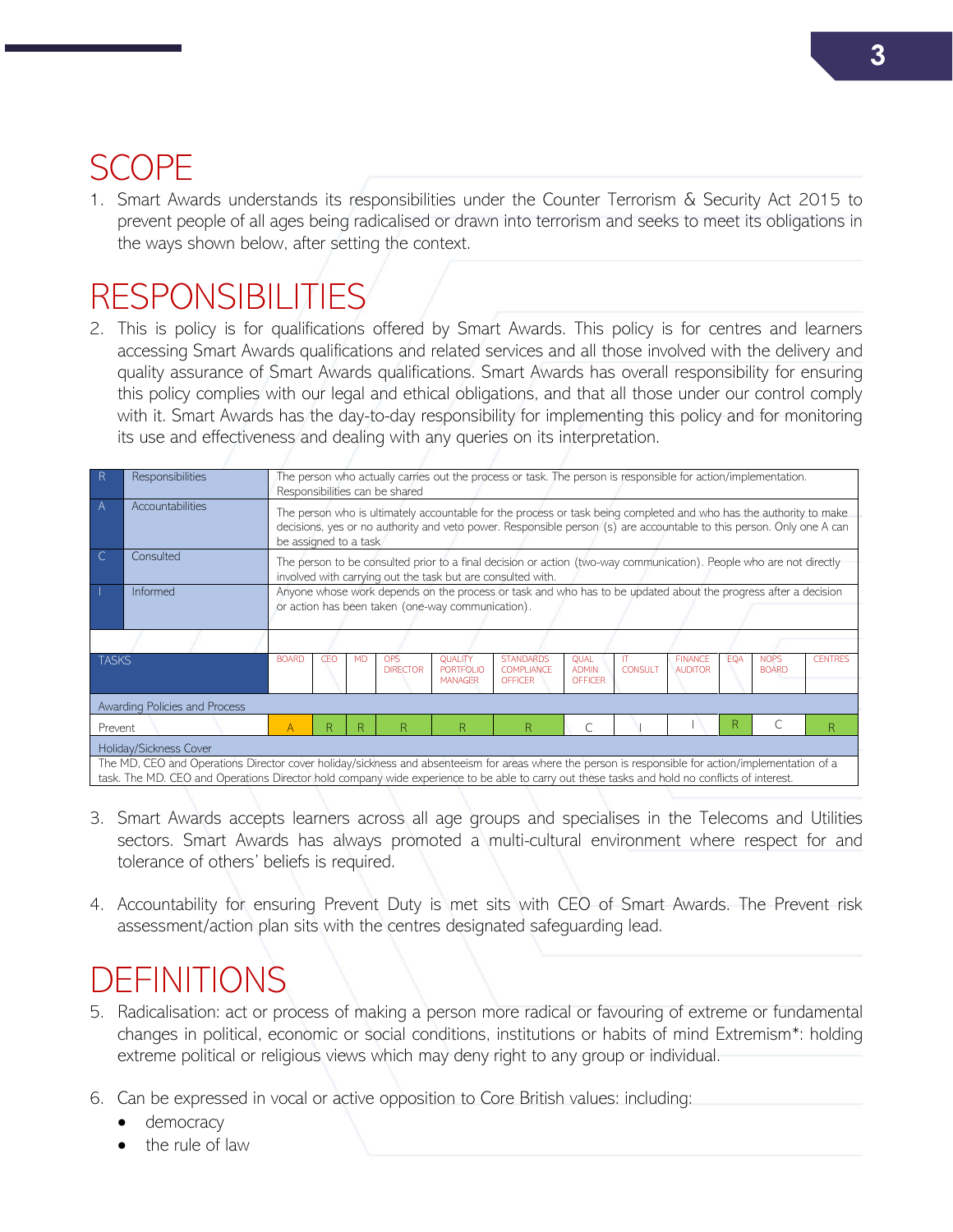- individual liberty
- respectful tolerance of different faiths or beliefs.

\*NB: extremism can refer to a range of views, e.g. racism, homophobia, right-wing ideology, as well as any religious extremism.

### PRINCIPLES

#### 7. Principles

- Promote core British values through documents given to Learners, notices around the Centre, via stand-alone classes on British culture and traditions on arrival and via curriculum. Approach is to educate that this is how things are in UK; although it may be different to your country.
- Promote a safe and supportive international environment via clear expectations of accepted behaviours and those, including radicalisation and extremism, that will not be tolerated
- Where possible, develop critical awareness and thought to counter accepting extremism without question, especially of online material
- Challenge radical or extremist views in any context (formal or informal) via stated procedures.
- Be ready to react when world or local events cause upset, and the likelihood of conflicting feelings being expressed. Prevent lead to take initiative in these situations.
- Have strong filters on IT equipment and clear rules on accessing extremist/ terrorist websites/ uses of social networks to exchange extremist/ terrorist views
- Ensure that extremist speakers do not use premises to distribute material or expound views
- Staff to be observant and vigilant in noticing any signs of radical or extremist behaviour
- Welfare, all staff to work hard supporting any learners identified as vulnerable

## THE PREVENT DUTY

- 8. Smart Awards seeks to safeguard individuals from radicalisation, which is the process by which individuals come to support terrorism or violent extremism. It is recognised that radicalisation can occur to an individual from any section of society and is not particular to any racial, ethnic or social group. Children and vulnerable adults may be more susceptible to radicalisation.
- 9. Possible behaviour indicators are:
	- Discriminatory language or actions towards specific groups or people with a particular protected characteristic
	- Possession or sharing of violent extremist literature
	- Showing or sharing online material of an extreme nature to others
	- Behavioural changes (for example, becoming withdrawn)
	- Expression of extremist views
	- Association with known extremists
	- Seeking to recruit others to an extremist ideology in respect of safeguarding individuals from radicalisation

10. Where Smart Awards suspects that individuals are involved in radicalisation the police will be notified.

• assessing the risk of children being drawn into terrorism.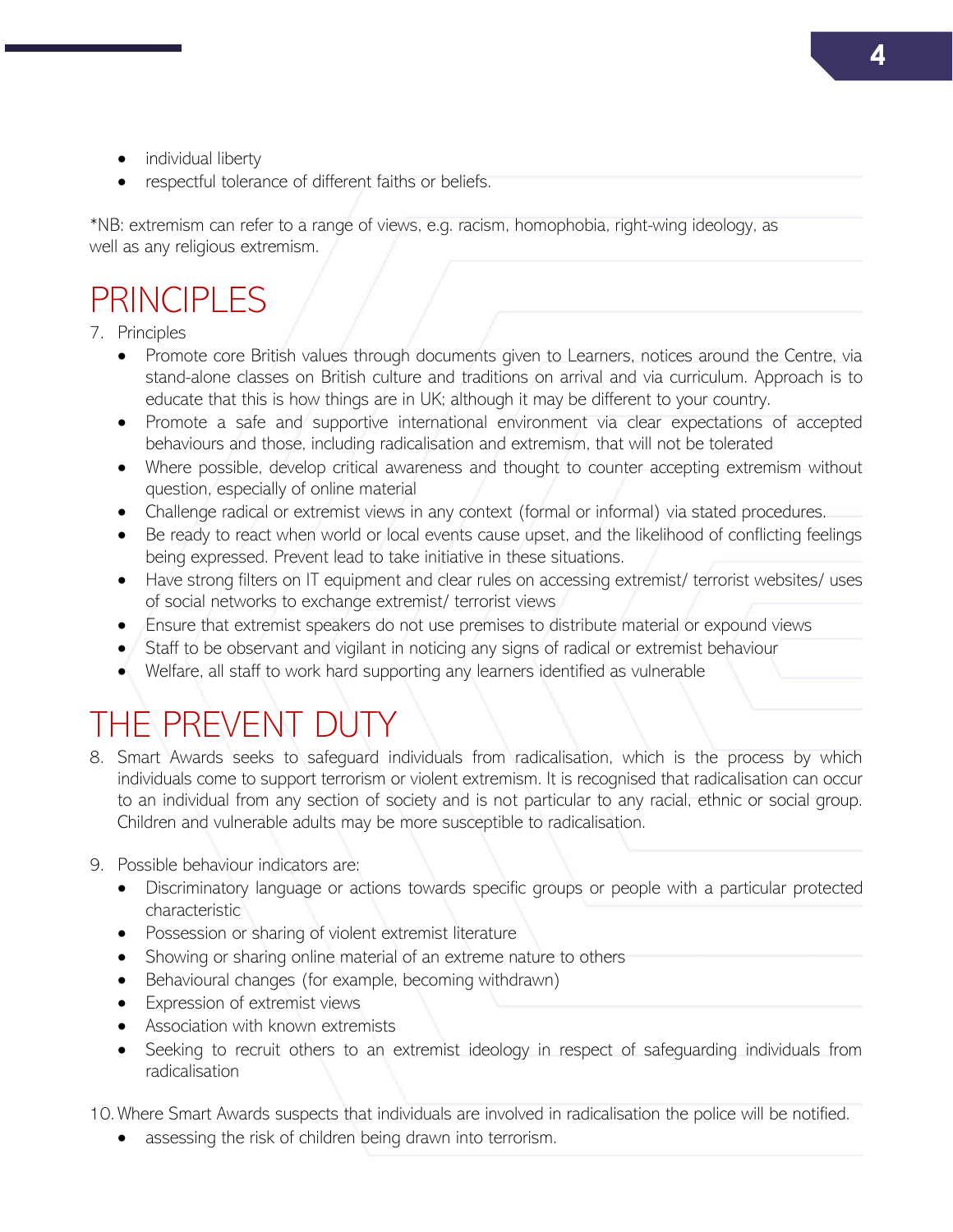- demonstrate that they are protecting children and young people from being drawn into terrorism by having robust safeguarding policies.
- ensure that their safeguarding arrangements take into account the policies and procedures of the Local Safeguarding Children Board.
- make sure that staff have training that gives them the knowledge and confidence to identify children at risk of being drawn into terrorism, and to challenge extremist ideas which can be used to legitimise terrorism
- expected to ensure children are safe from terrorist and extremist material when accessing the internet

# PROCEDURE IN THE EVENT OF A DISCLOSURE

- 11. All allegations or suspicions of abuse must be taken seriously. It is vitally important that any disclosure made in confidence is recorded factually as soon as possible; this is whether or not the matter is taken to another authority.
- 12. This procedure must be followed whenever an allegation is made. All learners will be given a name of who to contact (DSO), how to contact them (email, phone etc) and contact details. Confidentiality assured for the person reporting a concern. Everyone is told to report any concern or incident, however small. Reassurance that all will be dealt with sensitively and carefully
	- Allegation or suspicious reported
	- Any concerns should be discussed with Smart Awards within 24 hours
	- Details logged on the risk register and reported to Smart Awards immediately
	- An accurate account shall be made as soon as possible of the nature of the allegation
	- All relevant details collated including:
		- Name, position and contact details of the person reporting the incident
		- Name of child or vulnerable adult, contact details and date of birth
		- Parent/ Guardian/ Carer contact details
		- Date and time of what has occurred and the time the disclosure was made
		- Details of the incident/ allegations/ suspicions.
	- Smart Awards will consider any report, seeking legal advice where necessary, and will take action which may involve referral of the incident to the appropriate people or authorities (e.g. parents, police, DBS, social services) within 24 hours
	- Review and consider any corrective or preventative action that maybe
	- Smart Awards will keep all sensitive information secure.

# LEGISLATION

- 13. Counter Terrorism and Security Act 2015. Section 26 Applies to schools and other providers; To have due regard to the need to prevent people being drawn into terrorism.
- 14. Statutory Guidance: Working Together to Safeguarding Children (2015) covers the legislative requirements and expectations on individual services (including schools and colleges) to safeguard and promote the welfare of Children. It also provides the framework for Local Safeguarding Children Boards (LSCB's) to monitor the effectiveness of local services, including safeguarding arrangements in schools.